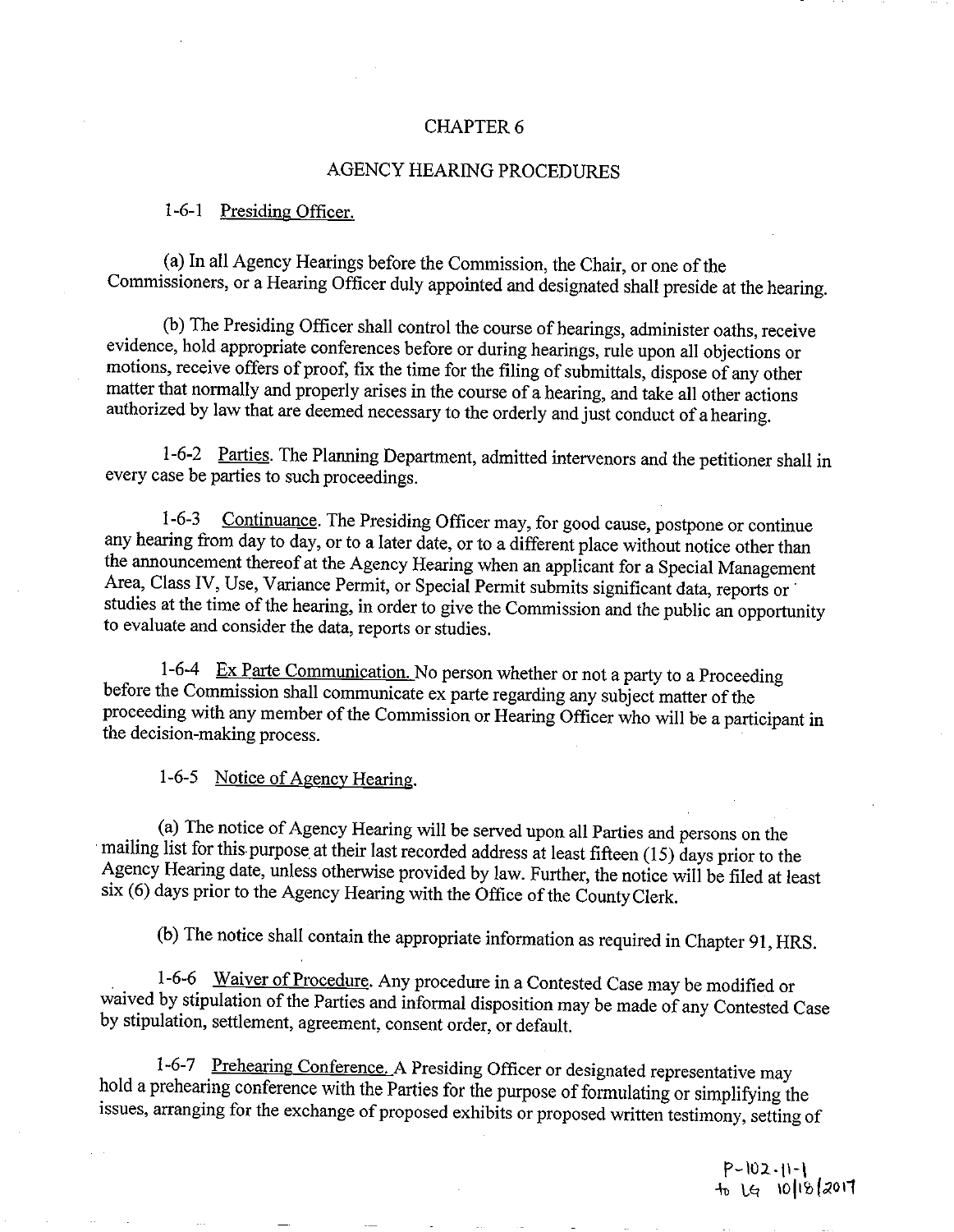schedules, exchanging names of witnesses, limitation of number of witnesses, and such other matters as may expedite orderly conduct and disposition of the Proceeding.

1-6-8 Requests for Transcripts. Any Party may request transcripts according to the provisions see forth in Section 1-2-6 (b). Requests shall be made in writing at least seven (7) days prior to the Agency Hearing.

1-6-9 Just, expeditious, and inexpensive determination.

a) To avoid unnecessary cumulative evidence, the Presiding Officer may limit the number of witnesses or the time for testimony upon a particular issue.

b) The Presiding Officer shall not order or approve civil style discovery against nonparties; and unless stipulated to by all parties, the Presiding Officer shall not order or approve civil style discovery between parties. Civil style discovery refers to procedures initiated by parties under judicial rules of civil procedure, specifically including but not limited to, depositions on oral or written questions, written interrogatories, requests for production of documents or things, requests to enter land or other property, physical and mental examinations, and requests for admissions.

1-6-10 Stipulation as to Findings of Facts, Conclusions of Law. Nothing in these rules shall prohibit Parties from entering into appropriate stipulations as to findings of fact, conclusions of law, and conditions, if any, concerning the subject petition.

- 1) A Petitioner who desires to enter into a stipulation shall prepare a stipulation as to any or all findings of fact, conclusions of law, and conditions, if any, concerning the subject petition.
- 2) All Parties shall sign the proposed stipulation as to any or all proposed findings of fact, conclusions of law, and conditions, and proposed decision and order, if at all, and shall submit such stipulation to the Commission seven( 7) days prior to the Agency Hearing date, unless otherwise permitted by the Presiding Officer.
- 3) The Commission may require the parties to submit additional evidence concerning the stipulation and proposed decision and order.
- 4) The Commission may approve the proposed decision and order by amending or adopting the proposed decision and order.

1-6-11 Order of Agency Hearing Procedure. At the commencement of the Agency Hearing, the Presiding Officer may read the notice of hearing and then briefly outline the procedures to be followed, which shall be in the following manner:

a) Entertain Requests for Intervention. All persons seeking to intervene as Parties shall be asked to identify themselves and their counsel. The Presiding Officer shall proceed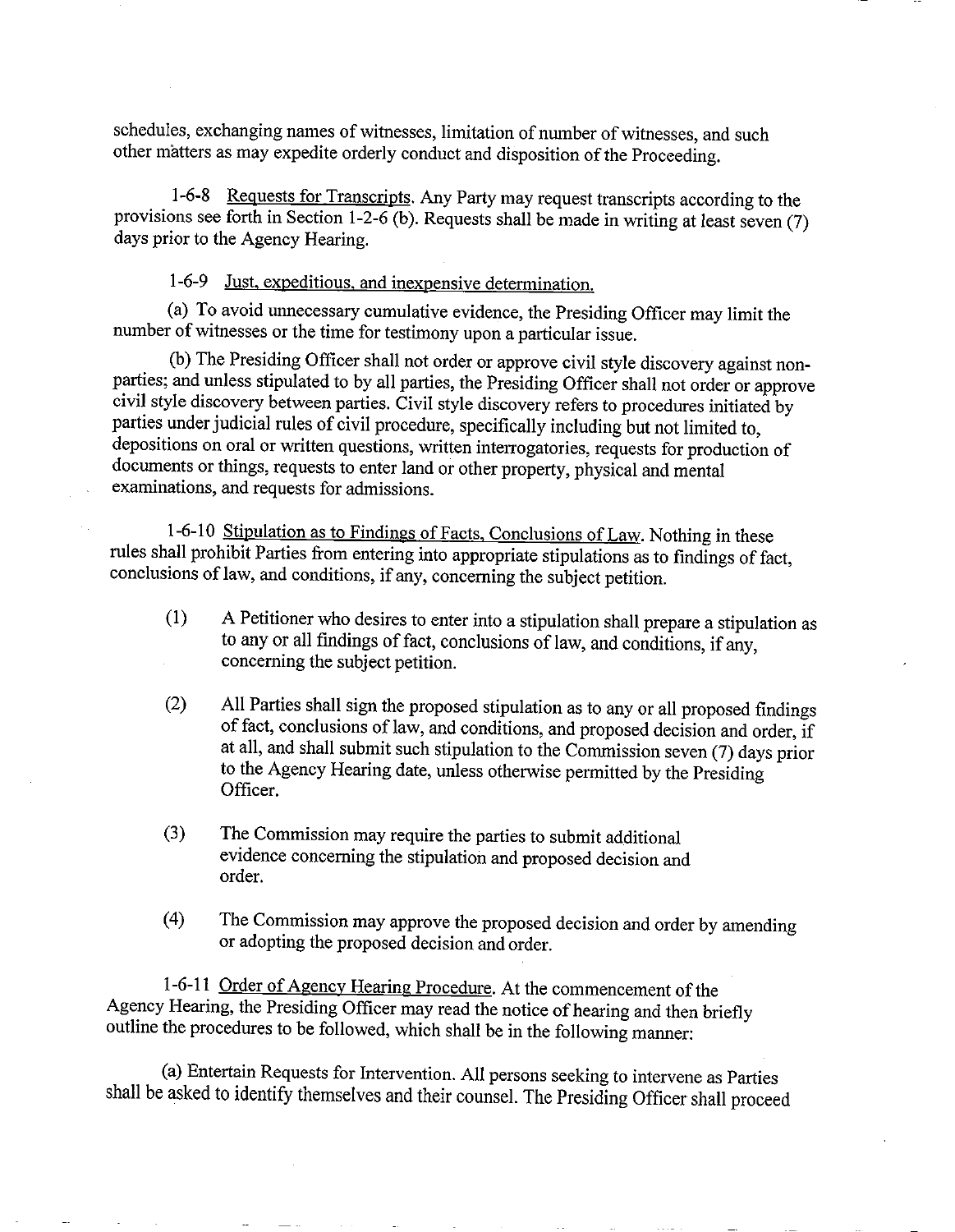in accordance with Chapter 4 herein.

b) Order of Presentation. The Petitioner's presentation shall be first, followed by the Department and then the intervenors. In cases where there are multiple Intervenors, the Presiding Officer shall establish the order of the Intervenors' presentations.

c) Public Testimony. The presiding officer shall then suspend the rules and open the Agency Hearing to the public as required by law. Cross-examination of public witnesses shall not be allowed of the Petitioner and Intervenors.

d) Close Public Testimony. Upon the admission of all public evidence, the Presiding officer shall close the public testimony portion of the Agency Hearing.

e) Additional Testimony. The Presiding Officer shall allow the submission of additional written evidence from public witnesses up to seven (7) days after the close of the Agency Hearing in cases where the Commission does not take action on the same day.

f) Request To Submit Proposed Findings of Fact, Conclusions of Law, Decision And Order When There Is No Intervention. In cases when there is no intervention, the Petitioner may, after the evidentiary portion but prior to the decision-making portion of the Meeting (when a duly-made motion by the Commission to act on the docket is made), request the opportunity to submit a proposed Findings of Fact, Conclusions of Law, Decision of Law. Should the Petitioner not submit a request at such time, the Petitioner's right to submit such document shall be deemed waived and the Commission may commence with appropriate decision-making action. If <sup>a</sup> request is made, the Presiding Officer may continue the docket and set a timetable for the conduct or the post-hearing Proceedings pursuant to Section 1-6-18.

g) Reconvening of Contested Case Hearing Portion. In cases where there are Intervenors or adverse Parties and a Contested Case Hearing is reconvened to complete the presentation of evidence, the Presiding Officer may explain the Proceedings, note and discuss objections to the Proceedings from each Party, if any are submitted, and then administer the oath to witnesses.

h) Cross-Examination. Each Party shall have the right to conduct such crossexamination of other Parties and their witnesses as may be required for a full and true disclosure of the facts. The order of cross-examination and re-cross shall be determined by the Presiding Officer. The Commission shall have the right to question each Party after completion of re-cross by the other Parties.

i) Rebuttal Evidence. Each Party shall be afforded the opportunity ror rebuttal in the same order as item  $1-6-11$  (h) above.

j) Close Contested Case Hearing. Upon completion of all testimony and evidence submitted by each party and their witnesses, the Presiding Officer shall close the Contested Case portion of the Hearing.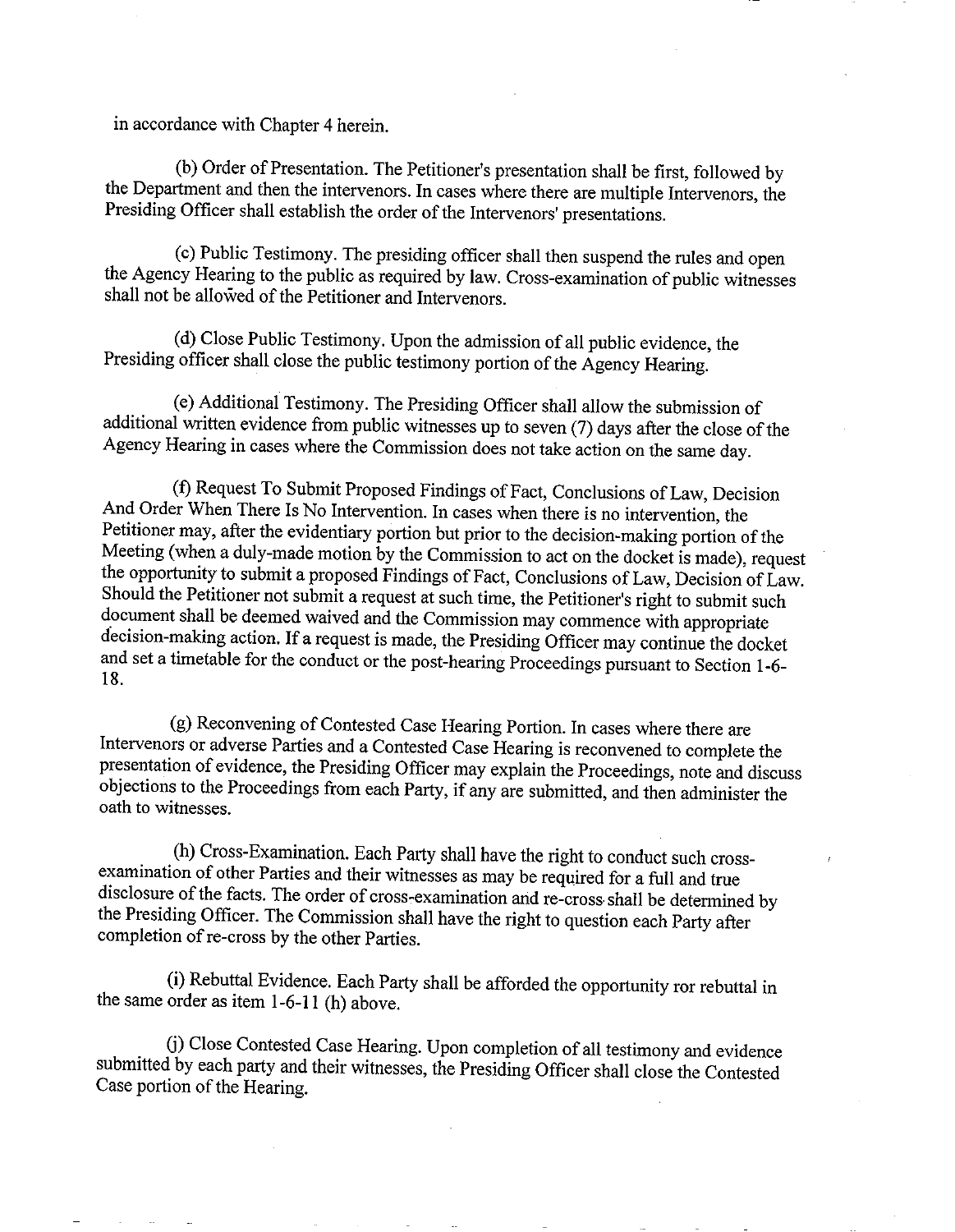1-6-12 Co-Counsel. No more than two (2) counsels may appear for any Party at any Proceeding before the Commission. Where a Party is represented by more than one counsel, only one of the counsel shall be permitted to cross- examine <sup>a</sup> witness or to state any objections or to make closing arguments.

# 1-6-13 Requests For Subpoenas.

a) Subpoenas of Witnesses. Requests for the issuance of subpoenas requiring the attendance of <sup>a</sup> witness for the purpose of taking oral testimony before the Commission shall be in writing, and shall state the reasons why the testimony or the witness is believed to be material and relevant to the issues involved. Only Parties or a Commissioner may request the issuance of <sup>a</sup> subpoena.

b) Every subpoena shall state the title of the proceeding for which it is to be issued, and shall command each person to whom it is directed to attend and give testimony at a time and place therein specified.

c) Subpoenas Duces Tecum. Requests for the issuance or subpoenas for the production of documents or records shall be in writing; shall specify the particular document or record, or part therefor, desired to be produced; and shall state the reasons why the production thereof is believed to be material and relevant to the issues involved.

d) Who May Issue Subpoenas. Subpoenas may be issued by the Chair or in his absence, any Commissioner. No subpoena shall be issued unless the Party requesting the subpoena has complied with the provisions herein and gives the name and address of the desired witness. Signed and sealed blank subpoenas will not be issued to anyone. The name and address of the witness shall be inserted in the original subpoena, a copy of which shall be filed in the proceeding. Subpoenas shall show at whose instance the subpoena is issued. The Parties at whose instance a subpoena is issued shall arrange for service thereof, and shall file a return and acknowledgment or service thereon.

e) Fees and Mileage. Witnesses summoned shall be paid the same fee and mileage as are paid witnesses in Circuit Courts of the State of Hawai'i and such fees and mileage shall be paid by the Party at whose instance the witness appear.

1) Oath. Witnesses shall be sworn under oath or affirmation prior to testifying.

1-6-14 Consolidation. The Commission, upon its own initiative or upon motion, may consolidate for hearing or for other purposes, or may contemporaneously consider, two or more Proceedings which involve substantially the same parties or issues which are the same or closely related if it finds that such consolidation or contemporaneous consideration will be conducive to the proper dispatch of its business and to the ends of justice and will not unduly delay the Proceedings.

1-6-15 Substitution of Parties. Upon motion and for good cause shown, the Commission may order substitution of Parties, except that in the case of death of <sup>a</sup> Party,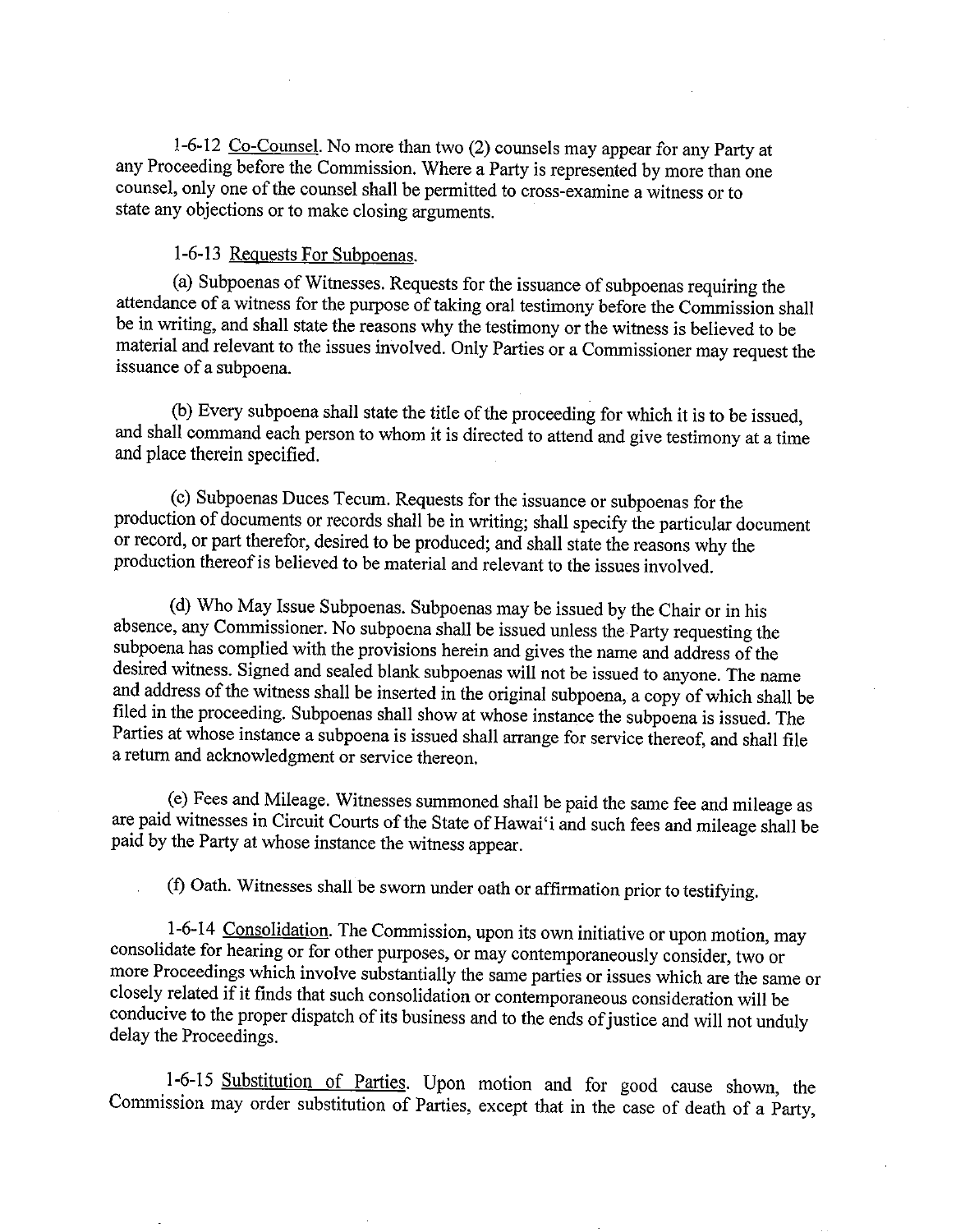substitution may be ordered without the filing of a motion.

1-6-16 Motions.

a) All motions, other than those made during a hearing, shall be made in writing to the Presiding Officer, shall state the relief sought, and shall be accompanied by an affidavit, declaration, and/or memorandum setting forth the grounds upon which they are based.

b) All motions are non- hearing and shall be decided upon written submission, unless the Presiding Officer elects to set a time for hearing.

c) Unless otherwise specified by the Presiding Officer, a memorandum in opposition or a counter affidavit or declaration may be filed and served on all parties no later than fifteen 15) days after service of the motion.

d) No reply or supplemental memoranda shall be filed unless specifically allowed by the Presiding Officer.

e) The original documents and proof of service shall be filed with the commission. When service is made by mail, two calendar days shall be added to the periods required in subsections (c).

I)Unless otherwise specified by the Presiding Officer, all pretrial motions shall be filed no later than twenty (20) days prior to the assigned contested case hearing date.

1-6-17 Evidence.

a) Form and Admissibility. The Commission shall not be bound by the Hawai`i Rules of Evidence relating to the admission or rejection of evidence, but may exercise its own discretion in such matter with <sup>a</sup> view towards insuring that justice is served.

b) Burden of Proof. Except as otherwise provided by law, the Party initiating Commission consideration shall have the burden of proof, including the burden of producing evidence as well as the burden of persuasion. The degree or quantum of proof shall be a preponderance of the evidence.

c) Exclusion of Irrelevant Material. As a matter of policy, the Commission shall provide for the exclusion or irrelevant, immaterial, or unduly repetitious evidence.

d) Ruling. The Presiding Officer shall rule on the admissibility of all evidence. Such ruling may be reviewed by the Commission in determining the matter on its merits. In extraordinary circumstances, where prompt decision by the Commission is necessary to extraordinary circumstances, where prompt decision by the Commission is necessary to promote justice, the Deceiding OCC promote justice, the Presiding Officer may refer the matter to the Commission for determination.

e) Objections and Exceptions. When objections are made to the admission or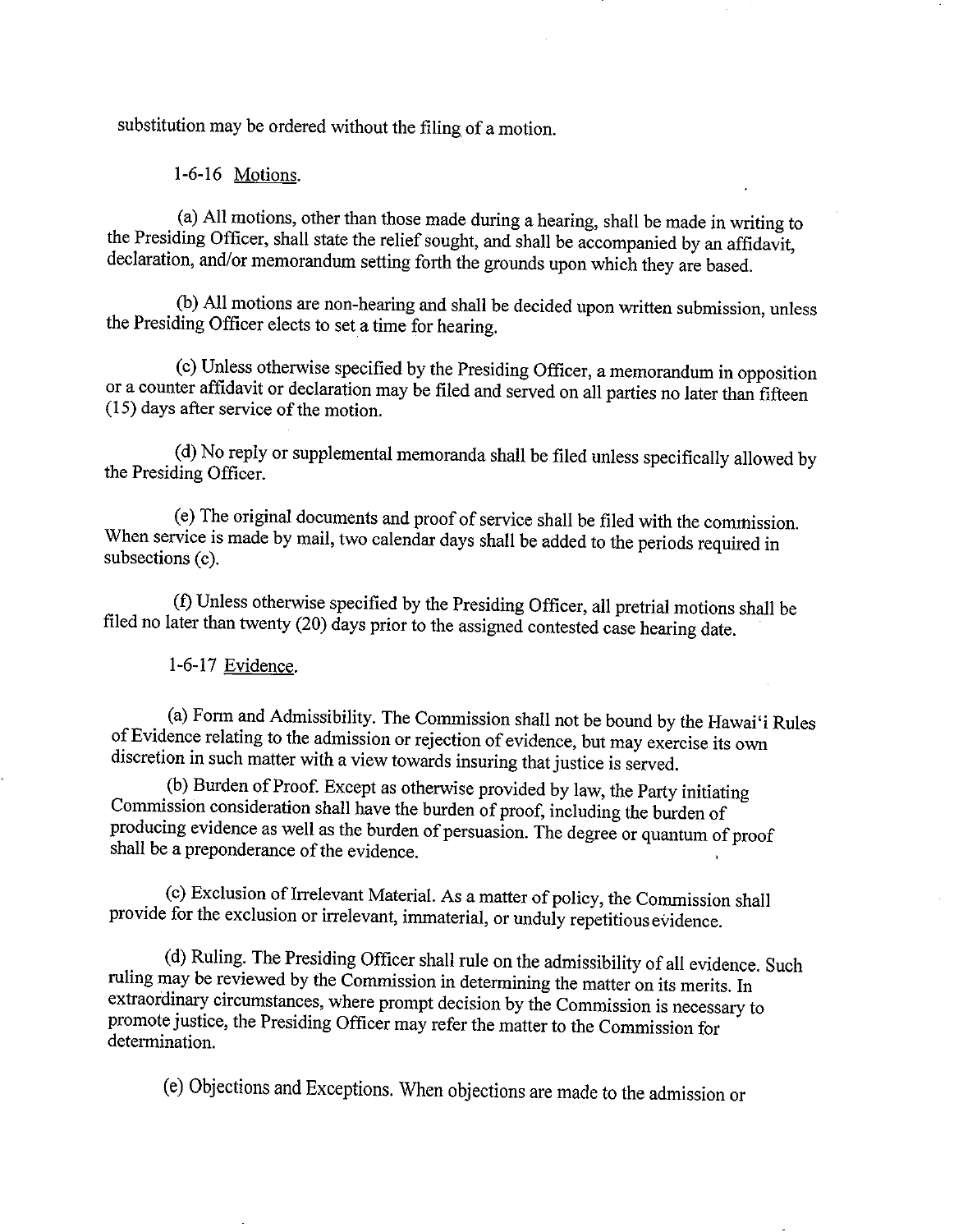exclusion of evidence, the grounds relied upon shall be stated briefly. Formal exceptions to rulings are unnecessary and need not be taken.

f) Offer of Proof. An offer of proof for the record shall consist of <sup>a</sup> statement of the substance of the evidence to which objection has been sustained.

g) Prepared Testimony. With the approval of the Presiding Officer, a witness may read into the record his testimony on direct examination. Before any prepared testimony is read, unless excused by the Presiding Officer, the witness shall deliver copies thereof to the Presiding Officer, the clerk reporter, and all counsel or Parties. Admissibility shall be subject to the rules governing oral testimony. If the Presiding Officer deems that substantial saving in time will result, a copy of the prepared testimony may be received in evidence without reading, provided that copies thereof shall have been served upon all Parties and the Commission to permit proper cross-examination of the witness on matters contained in said prepared testimony.

(h) Documentary Evidence. If relevant and material matter offered in evidence is embraced in a document containing other matters, the Party offering it shall designate specifically the matter so offered. If other matter in the document would unnecessarily encumber the record, the document will not be received in evidence, but at the discretion of the Presiding Officer, the relevant and material matter may be read into the record or copies thereof received as an exhibit. Other parties shall be afforded opportunity to examine the document, and to offer in evidence other portions thereof believed material and relevant.

i) Exhibits.

- 1) Form- Size. Exhibits shall be clearly and permanently legible and in such form as may be prescribed by the Commission. Exhibits shall be bound or folded to the respective approximate size, where practical. Wherever practicable, sheets of each exhibit shall be numbered and data and other figures shall be set forth in tabular Form.
- 2) Copies. When exhibits are offered in evidence, and when practicable the original and twelve ( 12) copies shall be furnished to the Presiding Officer with a copy to each Party to the Proceeding other than the Commission, unless such copies have been previously furnished or the Presiding Officer otherwise.

j) Commission Records. The file kept by the Department on the matter pending before the Commission shall constitute evidence for the purposes of an Agency Hearing.

k) Official Notice of Facts. Official notice may be taken of such matters as may be judicially noticed by the courts of the State of Hawai'i. Official notice may also be taken of generally recognized technical or scientific facts within the Commission's specialized<br>knowledge when Parties and given notice either before or during the hearing or the material so noticed and afforded the opportunity to contest the facts so noticed.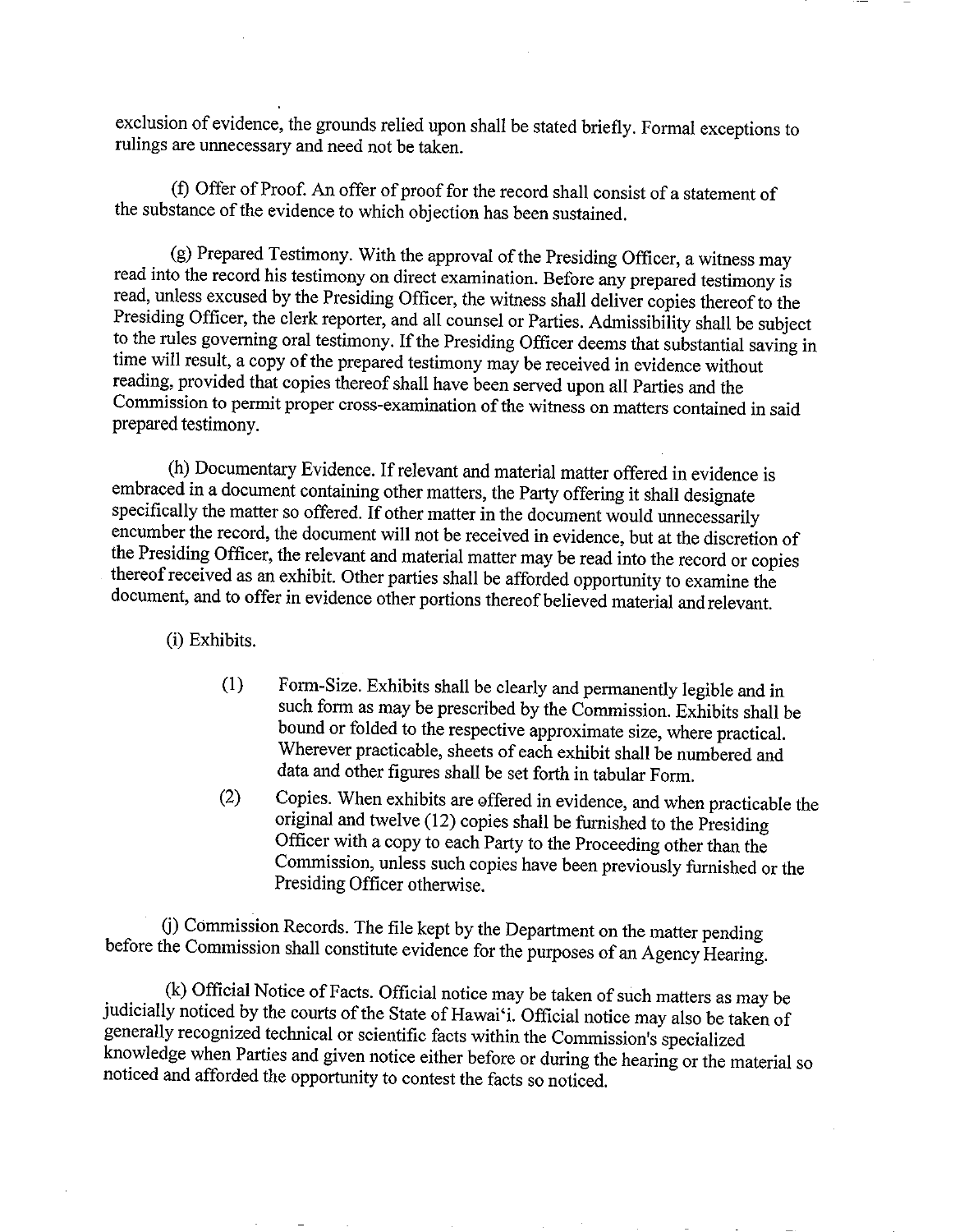1) Additional Evidence. No supplemental evidence shall be accepted into the record after the Agency Hearing is closed. However, the Presiding Officer may, at the hearing, require the production of further evidence upon any issue. Upon agreement of the Parties, the Presiding Officer may authorize the filing of specific documentary evidence as a part of the record within a fixed time after submission reserving exhibit number therefor.

## 1-6-18 Post Hearing Procedures for Hearing Conducted By Commission.

a) Correction of Transcripts in Cases where Transcripts are Provided. Motions to correct a transcript shall be filed with the Commission within fourteen (14) days after receipt of the transcript unless otherwise directed by the Presiding Officer, and shall be served on all Parties. Motions to correct transcripts shall certify the date when the transcript was received. Any objections to proposed corrections must be served on all Parties and received by the Commission at least seven (7) days after the date of service of the corrections. If no objections are received, the transcript will, upon approval of the Commission, be changed to reflect such corrections. If objections are received, the motion will be acted upon with due consideration to the stenographic transcript of the hearing.

b) Submittals of Proposed Decisions and Orders. Each Party to the proceeding may submit <sup>a</sup> proposed decision and order to the Commission which shall include findings of fact and conclusions of law. Said proposals shall be served to each Party to the proceeding.

c) Timing of Submittals. Unless otherwise directed by the Presiding Officer, in proceedings where transcripts are not required, submittal of <sup>a</sup> proposed decision and order shall be made within thirty (30) days from the date of closing of the hearing. In proceedings whereby transcripts are required, submittal shall be made within fourteen  $(14)$  days from the date or service of the transcript.

d) Submittal ofExceptions to Decision and Order. Submittal to the Commission of exceptions to a proposed decision and order shall be made within seven (7) days from the date of service of said proposed decision and order, or within such period oftime specified by the Presiding Officer. Such submittal shall be served on all parties.

e) Final Arguments. The Presiding Officer shall establish the date for presentation of final arguments which shall occur in the following order, unless otherwise directed by the Presiding Officer:

- 1) Entertainment of submitted motions, exceptions or corrections to the transcript, if any, by the Commission;
- 2) Presentation of oral arguments by the Petitioner, Department, then Intervenor. In cases where there are multiple Intervenors, the Presiding Officer shall determine their order of presentation.
- 3) Closing arguments or rebuttal by the Petitioner.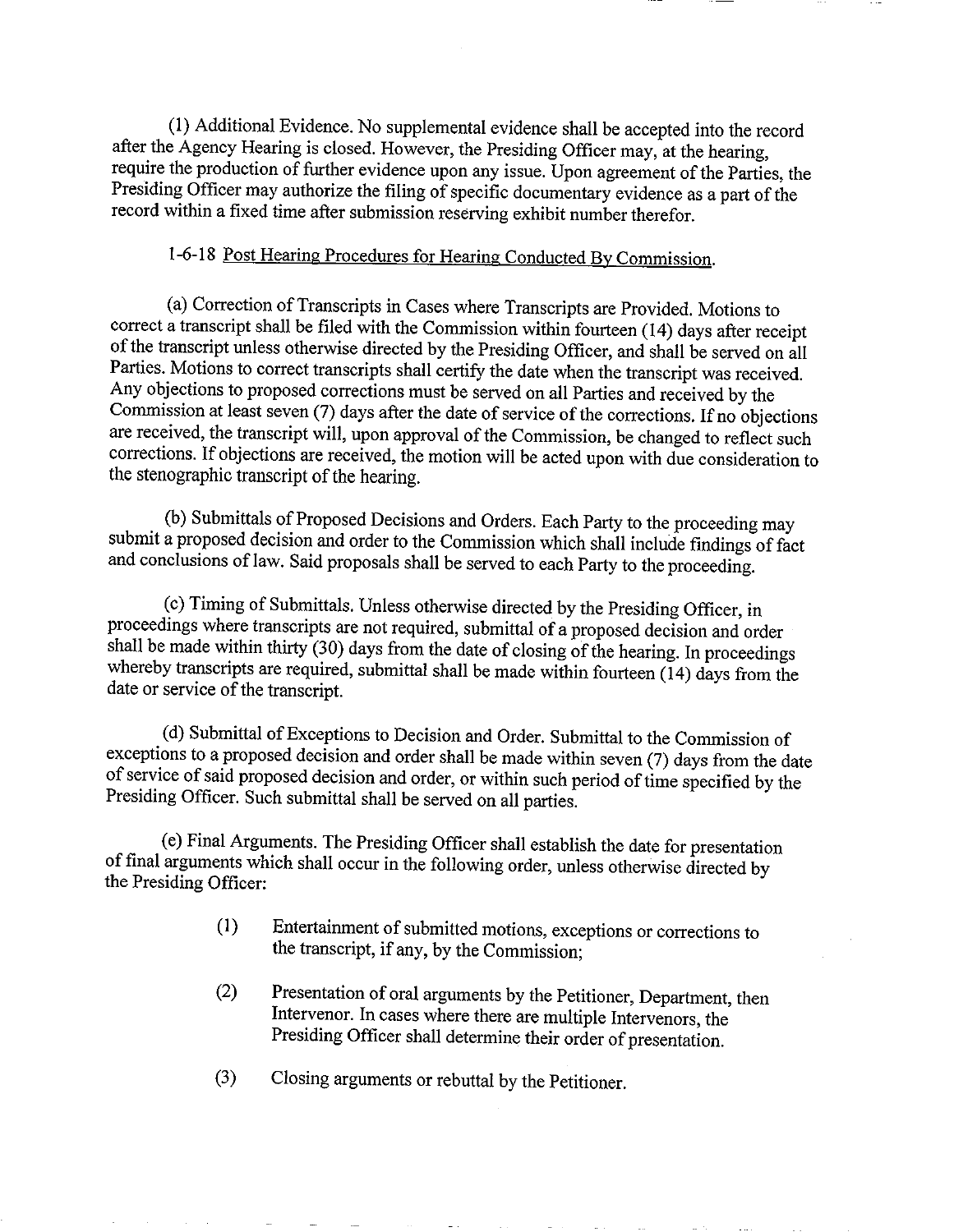The Presiding Officer may set appropriate time limitations for oral argument provided that not more than one  $(1)$  hour on each side of the Proceeding will be allowed for argument without special leave of the Commission.

f) Issuance of Decision and Order. A Proceeding shall stand submitted for decision by the Commission after the taking of evidence and the presentation of such oral argument as may have been prescribed by the Presiding Officer. The Commission may:

- 1) Adopt <sup>a</sup> decision and order as submitted by any of the Parties, with or without revisions;
- 2) Take action on the matter and may require the Department or <sup>a</sup> Party to the proceeding to submit a written decision and order which conforms with the evidence; or
- 3) If no proposed findings of fact, conclusions of law, decision and order have been submitted by any party, take action on the matter and require the Director to notify the Parties.

g) Service of Decisions. Decisions shall be served in writing by the Director by mailing copies thereof( return receipt) to the Parties of record. When service is not accomplished by mail, it may be effected by personal delivery of a copy thereof. When a party to a Proceeding has appeared by a representative, service upon such representative or counsel shall be deemed to be service upon the Party.

h) Withdrawal of Application. In cases where an application is withdrawn by the Petitioner after an adverse decision is rendered by the Commission and prior to the ratification or effective date of such final decision and order, the application or substantially similar application shall not be resubmitted sooner than one  $(1)$  year following the withdrawal.

i) Appeals. Any Party aggrieved by <sup>a</sup> final order and decision of the Planning Commission may obtain Judicial reviews thereof in the manner pursuant to Chapter 91, HRS.

1-6-19 Post Agency Hearing Procedures for Hearing Conducted by Hearing Officer.

a) Recommendation of Hearing Officer:

- 1) Upon completion of taking of the evidence, the Hearing Officer shall prepare a report setting for the proposed findings of fact, conclusions of law, the reasons therefore, and a recommended order, and shall submit the report of the Proceeding to the Commission.
- 2) The record shall include the petition, notice of hearing, motions, rulings, orders, transcript of the hearing, if required, documentary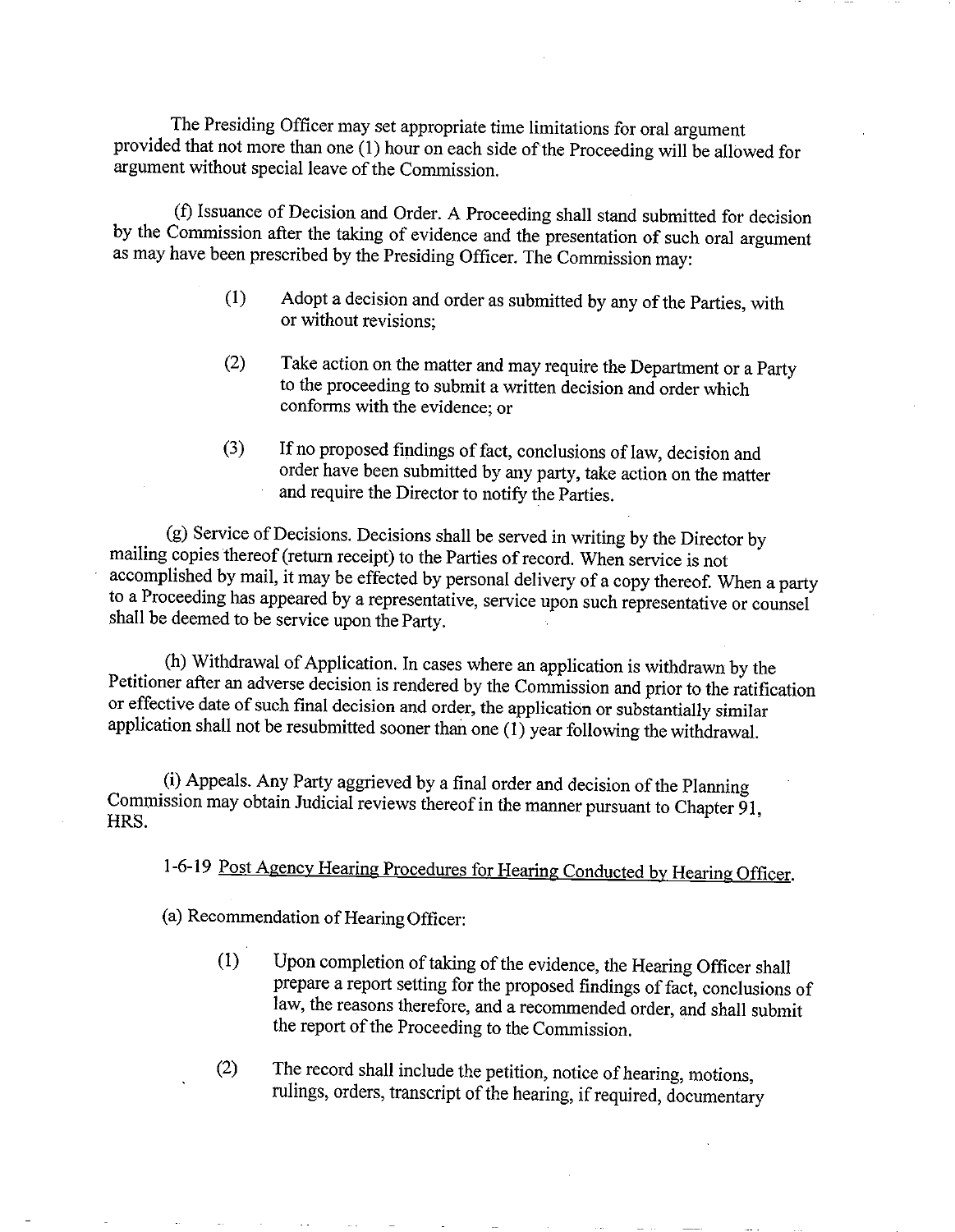evidence, stipulations, proposed findings, or other documents submitted by the Parties, objections to the conduct of the hearing and the report of the Hearing Officer and all other matters placed in evidence.

3) The Hearing Officer shall cause a copy of the report to be served upon all Parties to.the Proceedings.

b) Exception to Hearing Officer's Report and Recommendations.

- 1) Prior to seven( 7) working days after service of the report and recommendations by the Hearing Officer, a Party may file with the Commission, exceptions to the report. Such Party shall serve copies of exceptions upon each party to the Proceeding.
- 2) The exceptions shall:

i) Set forth specifically the questions of procedure, fact, law, or policy, to which exceptions are taken;

ii) Identify that part of the Hearing Officer's report and recommended order to which objections are made;

iii) Designate by page citation to the portions of the record relied upon;

iv) State all the grounds for exceptions to a ruling, finding, conclusion or recommendation. The grounds not cited or specifically urged are waived.

c) Support of Hearing Officer's Report and Recommendations.

1) Prior to seven( 7) working days after service of the exceptions taken to the Hearing Officer's report, any other Party may file with the Commission arguments in support of the Hearing Officer's recommendations. Such Party shall serve copies upon each party to the Proceeding.

2) The submittal shall:

i) Answer specifically the points of procedure, fact, law or policy to which exceptions were taken;

ii) State the facts and reasons why the report and recommendations must be affirmed; and

(iii) Designate by page citation the portions of the record relied upon.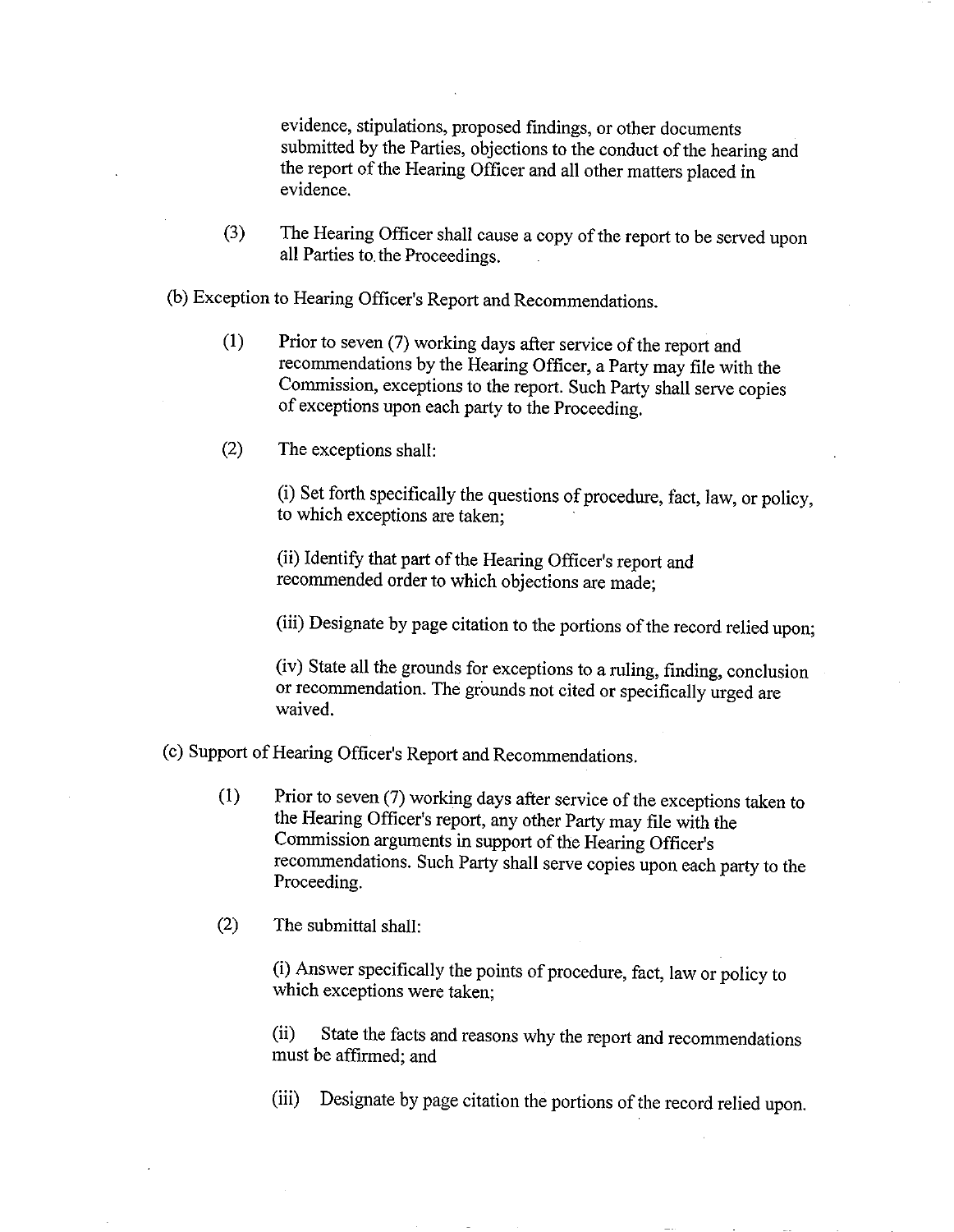d) Oral Argument Before the Commission.

- 1) If <sup>a</sup> Party desires to argue orally before the Commission, a written request with reasons therefore shall accompany the exceptions filed. The Commission may grant the request.
- 2) The Commission may direct oral argument on its own motion.

e) Commission Action.

- 1) In the event no statement of exceptions is filed, the Commission may proceed to reverse, modify, or adopt the recommendations of the Hearing Officer.
- 2) Upon the filing of the exceptions and support documents, the Commission may:

i) Render its decision upon the record;

ii) If oral argument has been allowed, the Commission may render its decision after oral argument; or

iii) Reopen the docket and take further evidence or may take such other disposition of the case that is necessary under the circumstances.